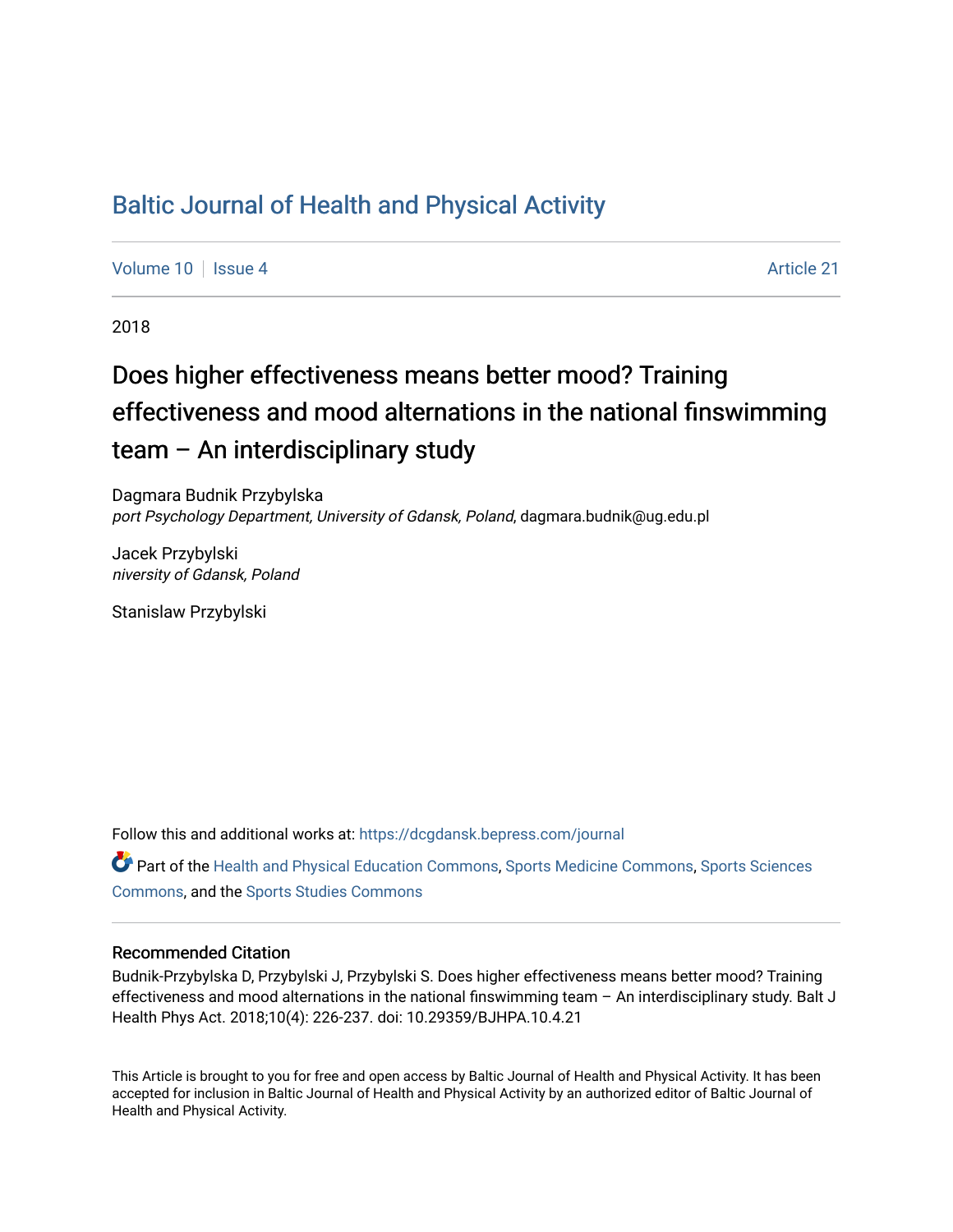**doi: 10.29359/BJHPA.10.4.21**

# **Does higher effectiveness means better mood? Training effectiveness and mood alternations in the national finswimming team – An interdisciplinary study**

**Dagmara Budnik-Przybylska<sup>1</sup> ABCDEFG, Jacek Przybylski2 ABCDEFG,**  Stanisław Przybylski<sup>3 ABCDEFG</sup>

<sup>1</sup> Sport Psychology Department, University of Gdansk, Poland

- 2 University of Gdansk, Poland
- <sup>3</sup> Higher School Education in Sport, Warsaw, Poland

| abstract                     |                                                                                                                                                                                                                                                                                                                                                                                                                                                                                                                                                                                                                                                                                                                                                                                                                                                                           |
|------------------------------|---------------------------------------------------------------------------------------------------------------------------------------------------------------------------------------------------------------------------------------------------------------------------------------------------------------------------------------------------------------------------------------------------------------------------------------------------------------------------------------------------------------------------------------------------------------------------------------------------------------------------------------------------------------------------------------------------------------------------------------------------------------------------------------------------------------------------------------------------------------------------|
| <b>Background:</b>           | The aim of the following paper was the attempt to: 1) assess the influence of 12-day anaerobic threshold<br>(AT) training on finswimmers' endurance and speed, 2) assess the relationship between mood and 12-<br>day AT training. The authors focused on individual differences in psychophysiological indices connected<br>with a training camp, with inclusion of results of the whole group of athletes.                                                                                                                                                                                                                                                                                                                                                                                                                                                              |
| <b>Material and methods:</b> | The study was conducted on the national team: 7 athletes (17-28 years) and was performed before and<br>after 12 days of a training camp. The Profile of Mood States (POMS) and AT training were used in the<br>study. Two measurements of mood and lactate tests were performed before and after 12 days of the<br>training camp.                                                                                                                                                                                                                                                                                                                                                                                                                                                                                                                                         |
| <b>Results:</b>              | Individual maximal speed ( $t(6) = -5.303$ ; p=.002; d = - 2.00) and fatigue (measured by the POMS<br>questionnaire) ( $t(6) = -3.163$ ; $p = .019$ ; $d = -1.20$ ) increased due to participation in the training camp in<br>the whole group of athletes. Individual analysis revealed discrepancies in mood alternations.                                                                                                                                                                                                                                                                                                                                                                                                                                                                                                                                               |
| <b>Conclusions:</b>          | Only 12 days' training camp based on AT training resulted in increased maximal speed in every<br>finswimmer, which may by substantial information in planning a training program. Additionally, mood<br>analysis is a useful indicator and its application supports the training process.                                                                                                                                                                                                                                                                                                                                                                                                                                                                                                                                                                                 |
| Key words:                   | endurance training, anaerobic thresholds, lactate test, swimming, mood state.                                                                                                                                                                                                                                                                                                                                                                                                                                                                                                                                                                                                                                                                                                                                                                                             |
|                              |                                                                                                                                                                                                                                                                                                                                                                                                                                                                                                                                                                                                                                                                                                                                                                                                                                                                           |
| article details              |                                                                                                                                                                                                                                                                                                                                                                                                                                                                                                                                                                                                                                                                                                                                                                                                                                                                           |
|                              | Article statistics: Word count: 3,452; Tables: 2; Figures: 4; References: 31                                                                                                                                                                                                                                                                                                                                                                                                                                                                                                                                                                                                                                                                                                                                                                                              |
|                              | Received: November 2017; Accepted: July 2018; Published: December 2018                                                                                                                                                                                                                                                                                                                                                                                                                                                                                                                                                                                                                                                                                                                                                                                                    |
| <b>Full-text PDF:</b>        | http://www.balticsportscience.com                                                                                                                                                                                                                                                                                                                                                                                                                                                                                                                                                                                                                                                                                                                                                                                                                                         |
|                              | <b>Copyright</b> © Gdansk University of Physical Education and Sport, Poland                                                                                                                                                                                                                                                                                                                                                                                                                                                                                                                                                                                                                                                                                                                                                                                              |
|                              | Indexation: Celdes, Clarivate Analytics Emerging Sources Citation Index (ESCI), CNKI Scholar (China National Knowledge<br>Infrastructure), CNPIEC, De Gruyter - IBR (International Bibliography of Reviews of Scholarly Literature in<br>the Humanities and Social Sciences), De Gruyter - IBZ (International Bibliography of Periodical Literature in<br>the Humanities and Social Sciences), DOAI, EBSCO - Central & Eastern European Academic Source, EBSCO -<br>SPORTDiscus, EBSCO Discovery Service, Google Scholar, Index Copernicus, J-Gate, Naviga (Softweco, Primo<br>Central (ExLibris), ProQuest - Family Health, ProQuest - Health & Medical Complete, ProQuest - Illustrata: Health<br>Sciences, ProQuest - Nursing & Allied Health Source, Summon (Serials Solutions/ProQuest, TDOne (TDNet),<br>Ulrich's Periodicals Directory/ulrichsweb, WorldCat (OCLC) |
| <b>Funding:</b>              | This research received no specific grant from any funding agency in the public, commercial, or not-for-profit sectors.                                                                                                                                                                                                                                                                                                                                                                                                                                                                                                                                                                                                                                                                                                                                                    |
|                              | <b>Conflict of interests:</b> Authors have declared that no competing interest exists.                                                                                                                                                                                                                                                                                                                                                                                                                                                                                                                                                                                                                                                                                                                                                                                    |

**Open Access License:** This is an open access article distributed under the terms of the Creative Commons Attribution-Non-commercial 4.0 International (http://creativecommons.org/licenses/by-nc/4.0/), which permits use, distribution, and reproduction in any medium, provided the original work is properly cited, the use is non-commercial and is otherwise in compliance with the license.

**Authors' Contribution: A** Study Design **B** Data Collection **C** Statistical Analysis **D** Data Interpretation **E** Manuscript Preparation **F** Literature Search **G** Funds Collection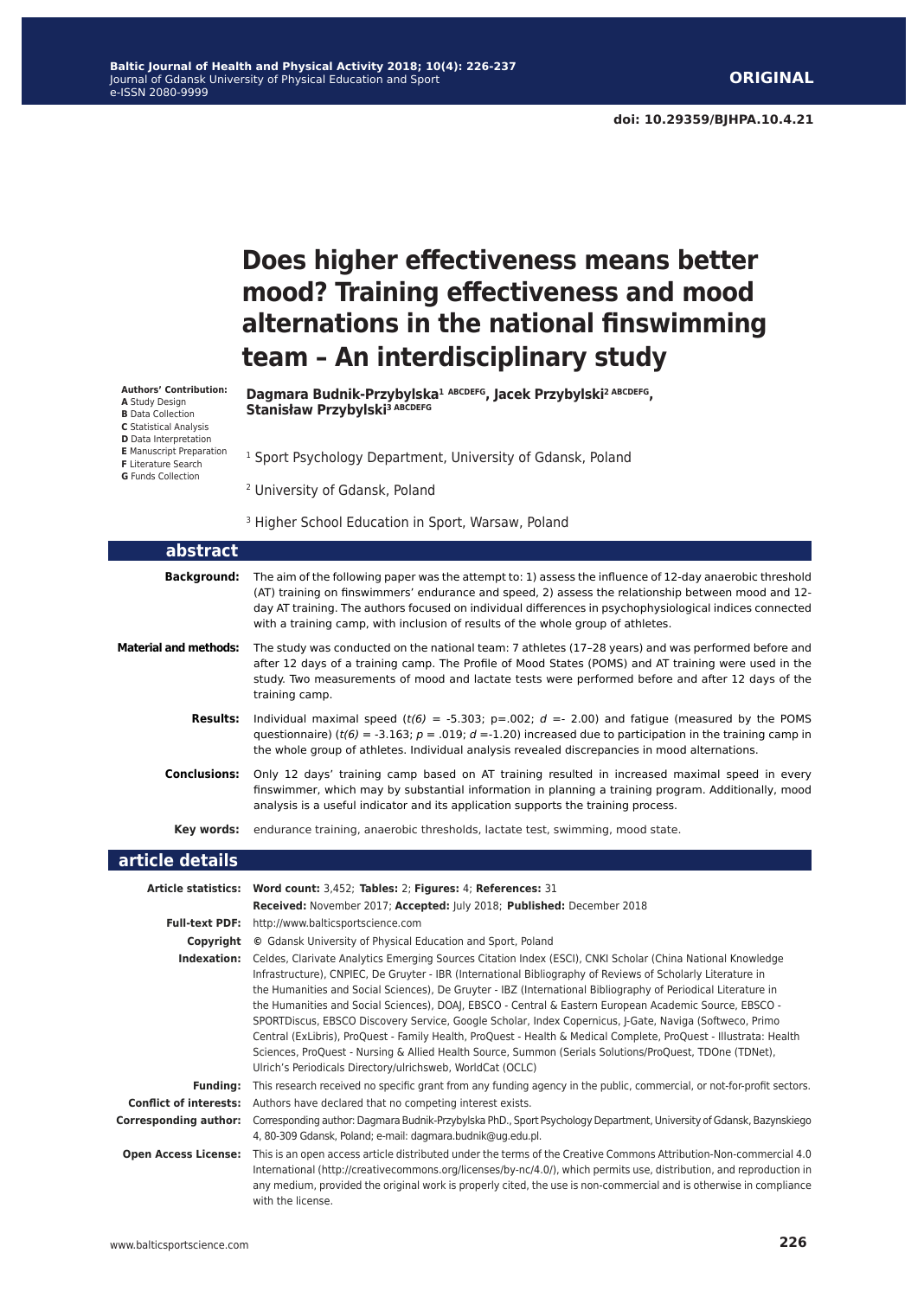# **introduction**

In order to perform the optimal and precise evaluation of the effectiveness of training and training loads, researchers use the interdependence among biochemical, genetic and psychological factors as indicators to support and diagnose the state of sport training  $[1-7]$ . Although some coaches and researchers are skeptical about anaerobic threshold training and promote their own concepts  $[8-10]$ , the most effective intensity in increasing aerobic endurance is threshold intensity  $[11-15]$ . It is an intensity that does not exceed the lactate threshold (anaerobic). This threshold is determined by the intensity during which a sudden increase in the lactate level in the body can be observed in laboratory conditions. In other words, it is the point at which anaerobic metabolism begins to play a greater role in oxygen delivery, and aerobic processes are no longer able to dissociate lactic acid and thereby fight with the increased lactate level in muscles [16–17].

In the training literature, in order to increase the effectiveness of endurance training, adaptive change takes a long time. Sindiani, Eliakim, Segev & Meckel [18] compared the effect of 6 weeks of an increasing-distance interval-training program and a decreasing-distance interval-training program (ITG and DTG), matched for the total distance, on aerobic and anaerobic physiological indices in a group of forty physical education students. Both training programs caused significant positive effects on aerobic and anaerobic fitness; however, the DTG showed significant superiority over the ITG in improving aerobic and anaerobic performance capabilities.

Park, Shin & Lim [19] discovered that the 6-week intermittent hypoxic training regime composed of high-intensity aerobic continuous exercise and anaerobic interval exercise can be considered an effective altitude/hypoxic training method in improving exercise economy and aerobic exercise performance in moderately trained swimmers.

Effectiveness in endurance is part of coaches, physiologists or biomechanics' task. Sport psychologists, on the other hand, try to find a relationship between mental condition (like mood alternation) and the performance. Researchers stressed that negative mood is an evolutionary signal of danger or problematic situations [20].

In previous studies authors have dealt with the analysis concerning swimming in the context of the analysis of physiological indicators including lactate concentration, or with analysis of mood [21‒23]. Hooper et al. [21] attempted to identify useful variables in monitoring recovery during tapering. Changes in physiological variables, tethered swimming force, mood states, and selfratings of well-being were measured from before to after 2 weeks of tapering for national championships. Physiological measurements included: resting heart rate (HR); blood pressure (BP); blood lactate concentration; red, white and differential blood cell counts; plasma cortisol, free testosterone, and catecholamine concentrations. Measurements taken after 100 m maximal and 200 m standardized submaximal swims included HR, BP, and blood lactate concentration. Step-down regression analysis showed that changes in plasma norepinephrine concentration, HR after maximal effort swimming, and confusion as measured by the POMS predicted the changes in the swimming time with tapering. Myers et al. [22] monitored physical and psychological variables as well as competition performance of 10 elite swimmers before and during a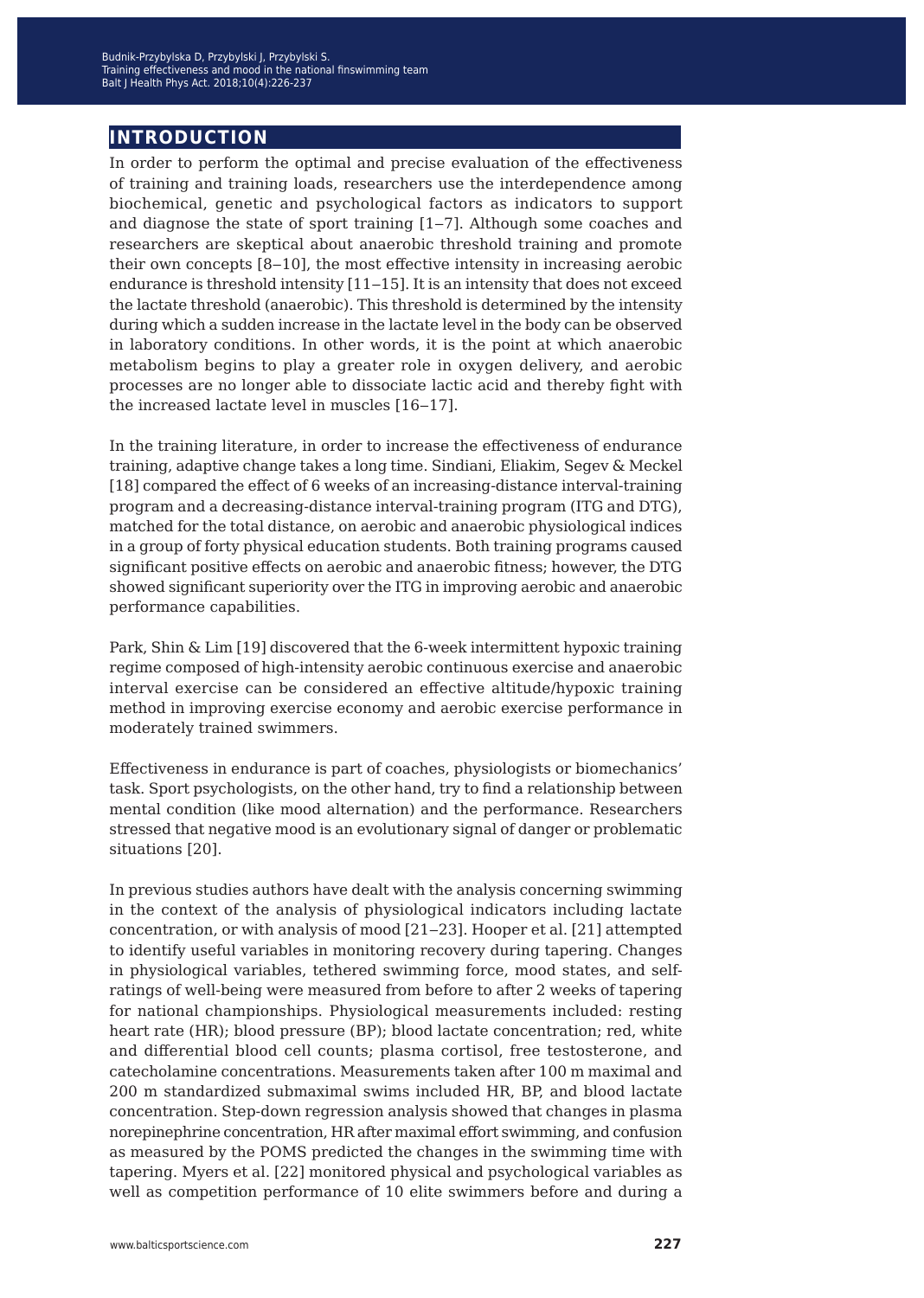21-day taper in preparation for the Canadian National Championships or the World Championships. Mood and recovery were assessed using the Brunel Mood Scale, and the heart rate was assessed with a 2x200 m submaximal swim test. Resting HR was measured using the Rusko test. Results showed that all abovementioned parameters changed significantly throughout the taper period and were related to improved performance.

O'Connor et al. [23] examined the POMS scores and resting salivary cortisol levels (SCLs) during changes in training volume (TVO). Swimmers showed significant alterations in 6 POMS subscales, i.e. tension, depression, anger, vigor, fatigue, and global mood (GM). Salivary cortisol levels were significantly correlated with depression during overtraining but not at baseline or taper.

Many other studies have analyzed the POMS in swimming without taking physiological markers into account. Raglin & Morgan [24] used a scale developed using items from the POMS to identify athletes being at a risk of training-induced distress. Similarly, Hooper et al. [25] used the POMS as an indication of staleness (including poorer performance and fatigue), and recovery.

Most of the abovementioned research concerned only quantitative studies without the analysis of individual results. Additionally, studies on AT training typically have not included data on psychological changes from the athletes' perspective. Therefore, the abovementioned studies led authors to conduct interdisciplinary research concerning the effectiveness of 12 days' AT training and mood alternation. The authors would like to focus on individual differences in psychophysiological indices connected with a training camp, with the inclusion of results of the whole group of athletes. This paper is a unique study in which the whole finswimming national team from Poland took part.

Finswimming is an underwater sport consisting of techniques involving swimming with the use of fins either on the water's surface or underwater.

The aim of the following paper was the attempt to:

- 1.assess the influence of the 12-day anaerobic threshold (AT) training on endurance, and speed of the finswimmers as the whole group but also of each individual athlete;
- 2.assess the relationship between mood and 12- day AT training.

# **material and methods**

#### **participants**

The study involved 7 finswimmers aged 17 to 28 (3 women and 4 men;  $M = 20.14$ , SD = 4.30) of the finswimming national team with 8-18 years' training experience.

#### **measures**

*POMS.* The Profile of Mood States (POMS) [26] is a questionnaire consisting of the following scales: anger, confusion, depression, fatigue, tension, vigor and friendliness. The questionnaire, in the Polish adaptation by Dudek and Koniarek [27] (1987), contains 65 adjectives defining a person's different states and moods. The test assesses the degree of intensity of a state during a particular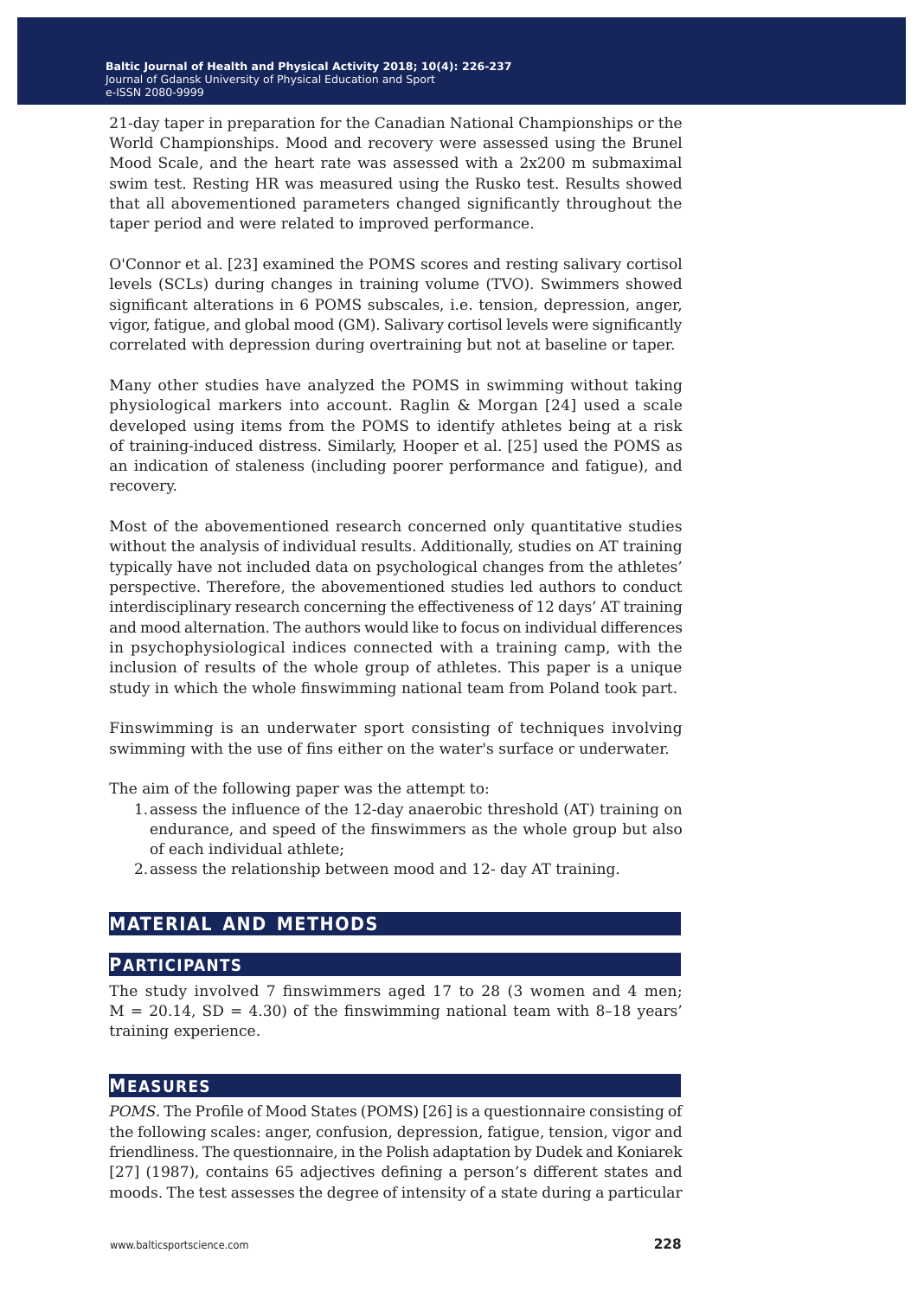period, on a scale from 0 (not at all) to 4 (definitely yes). Five scales describe the negative aspects of mood, while the other two (vigor and friendliness) describe positive mood states (In the original version, there were 6 scales, excluding friendliness.). Authors of the questionnaire and authors of the Polish version evaluate the level of its accuracy and reliability as satisfactory. Internal consistency coefficients for the analyzed scales ranged from 0.84 to 0.95.

*AT (Anaerobic Threshold) Training.* The idea is that AT training is based on achieving an anaerobic threshold in lactate testing. Among many methods of determining anaerobic transformation, the authors chose the method of Cheng, Kuipers, Snyder, Keizer, Jeukendrup, & Hesselink [28]. The main idea of this method is to determine the point on the exponential curve for metabolic dependence between lactate and exercise load (in our study this is the relationship between lactate and swimming speed). This method consists of calculating the point that yields the maximal distance from a curve representing ventilatory and metabolic variables as a function of oxygen uptake  $(VO<sub>2</sub>)$  to the line formed by the two end points of the curve (Dmax method). The athletes perform the main training tasks with a threshold speed.

The interpretation of the lactate curve is as follows: the curve shift to the left or right part of the curve, i.e. the earlier or later lactate level in the blood at the AT level indicates a change in endurance. Raising or lowering the highest point of the curve reflects an improvement or deterioration in the athlete's speed. Changes in the ratio of endurance and the maximum lactate (M) change the shape of the graph and reflect the athlete's strength. The image desired by coaches and competitors is to improve all three components: endurance, strength and speed, which is expressed by positive changes in the height and shape of the curve.

*Lactate profiling protocol.* The incremental 8 × 200 m step test was used to provide objective information about the aerobic or endurance fitness of the swimmer. All testing was conducted in a 25-m pool. The lactate tests  $(8 \times 200)$ m) were carried out before and after the camp (on the first and the last day) in order to determine the swimming speed at the AT level (anaerobic threshold) and the measured maximum speed of the swimmers achieved in a maximum intensity effort.

#### **procedures**

All procedures were performed in accordance with the ethical standards of the Helsinki Declaration, and the participants signed an informed consent form. The study was approved by the Bioethical Committee at the Regional Medical Chamber.

The study was performed before and after 12 days of training camp. In order to determine the individual swimming speed for the AT (Anaerobic Threshold) training, the  $8 \times 200$  m lactate test was performed. The results of the first test were used to determine the individual swimming speed in the AT. The results of the second lactate test were used to assess the effects of training (i.e. lactate concentration and swimming speed at the tested intensity levels).

Individualized target times, based on the personal best time for each swimmer, were calculated before each test. The final swim was set to be the swimmer's maximal effort. The times taken for each 100 m split and for the total 200 m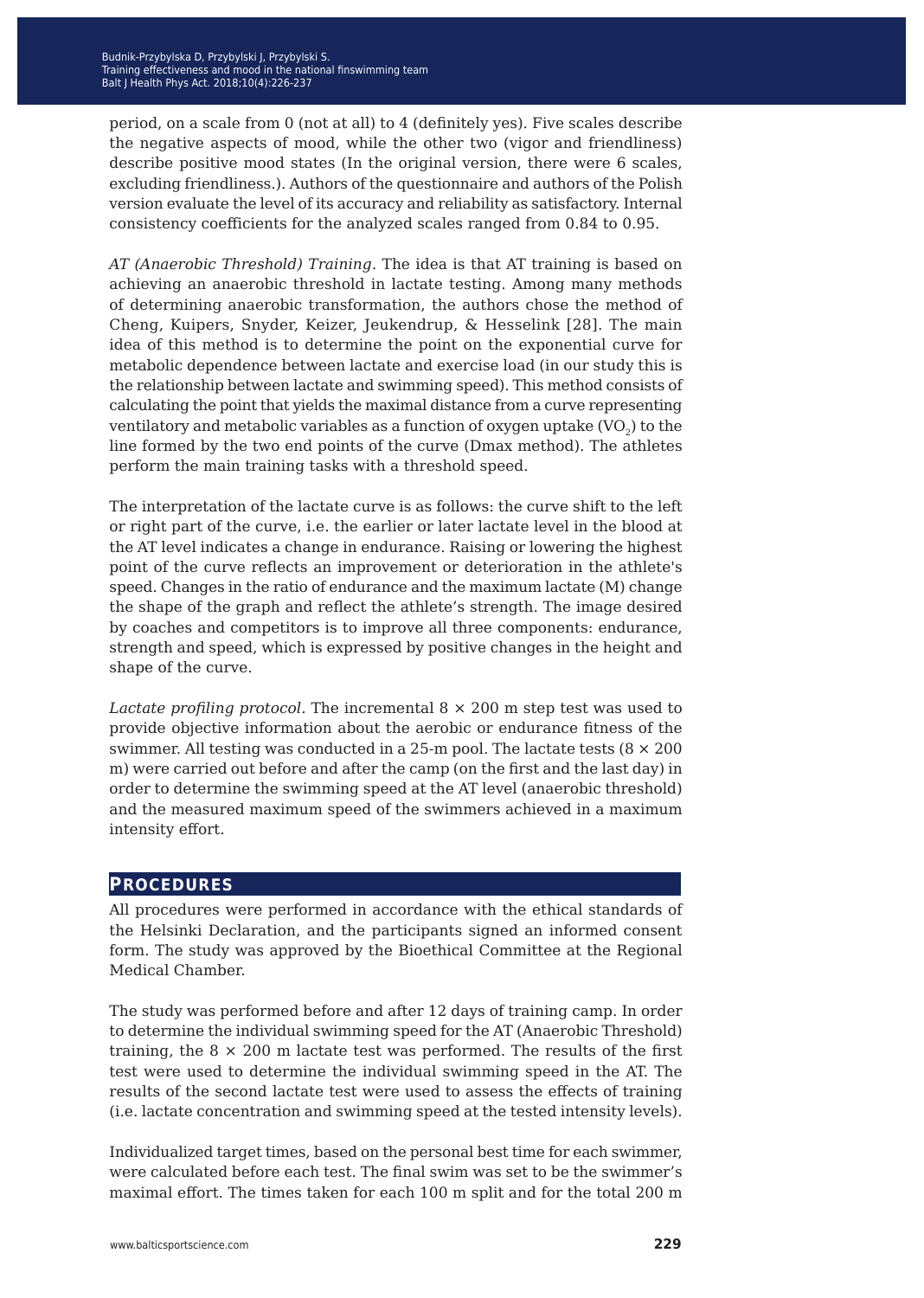were recorded manually. After completion of each 200 m, a 25 mL capillary blood sample was taken from either the swimmer's earlobe or fingertip and analyzed for lactate concentration using the Lactate Scout portable lactate analyzer (Boehringer, Mannheim, Germany). The lactate threshold and lactate tolerance levels were assessed graphically on a plot of swimming velocity (swimming pace, m/s over the distance of 200 m) versus lactate concentration. The maximum speed of each athlete at the maximum lactate level from the first and second measurement were used in statistical analyses in this study.

The POMS questionnaire was filled in twice – on the first and the last day of the training camp. Furthermore, an interview was conducted with each swimmer, which excluded the influence of other strong factors affecting the mood.

*The training program.* The training camp was a microcycle lasting for 12 days and comprising three training units each day at the following times: 7:00–9:30 swimming; 11:00–13:00 walking and/or running, with every other day stretching; and 15:00–17:00 swimming. During this microcycle, each of the competitors performed 30 training units, equating in total to 65 hours of training. Each of the subjects swam on average 7 km per day.

### **statistical analyses**

The statistical analyses were performed using the SPSS 21 software packages. T-tests with bootstrap estimation in 1000 simulation for dependent samples were used to examine differences before and after the camp.

# **results**

When the changes due to participation in the training camp were taken into account, two variables increased in the whole group: speed  $(t(6) = -5.303)$ ;  $p = .002$ ;  $d = -2.00$ ) and fatigue (from Profile of Mood States) ( $t(6) = -3.163$ ;  $p = .019$ ;  $d = .1.20$ ), which was confirmed by bootstrap estimation. The average change in fatigue was *M* =-7.43 and the 95% confidence interval of this difference ranged between  $LB = 3.03$  and  $UB = 11.61$  points. Similarly, results of speed changed by an average of  $M = -0.043$ , when 95% confidence interval of this difference ranged between  $LB = -.057$  to  $UB = -.028$  m/s.

Individual speeds and lactate levels from the first and second measurements are presented in Table 1, and profiles of mood changes from both measurements are shown in Table 2.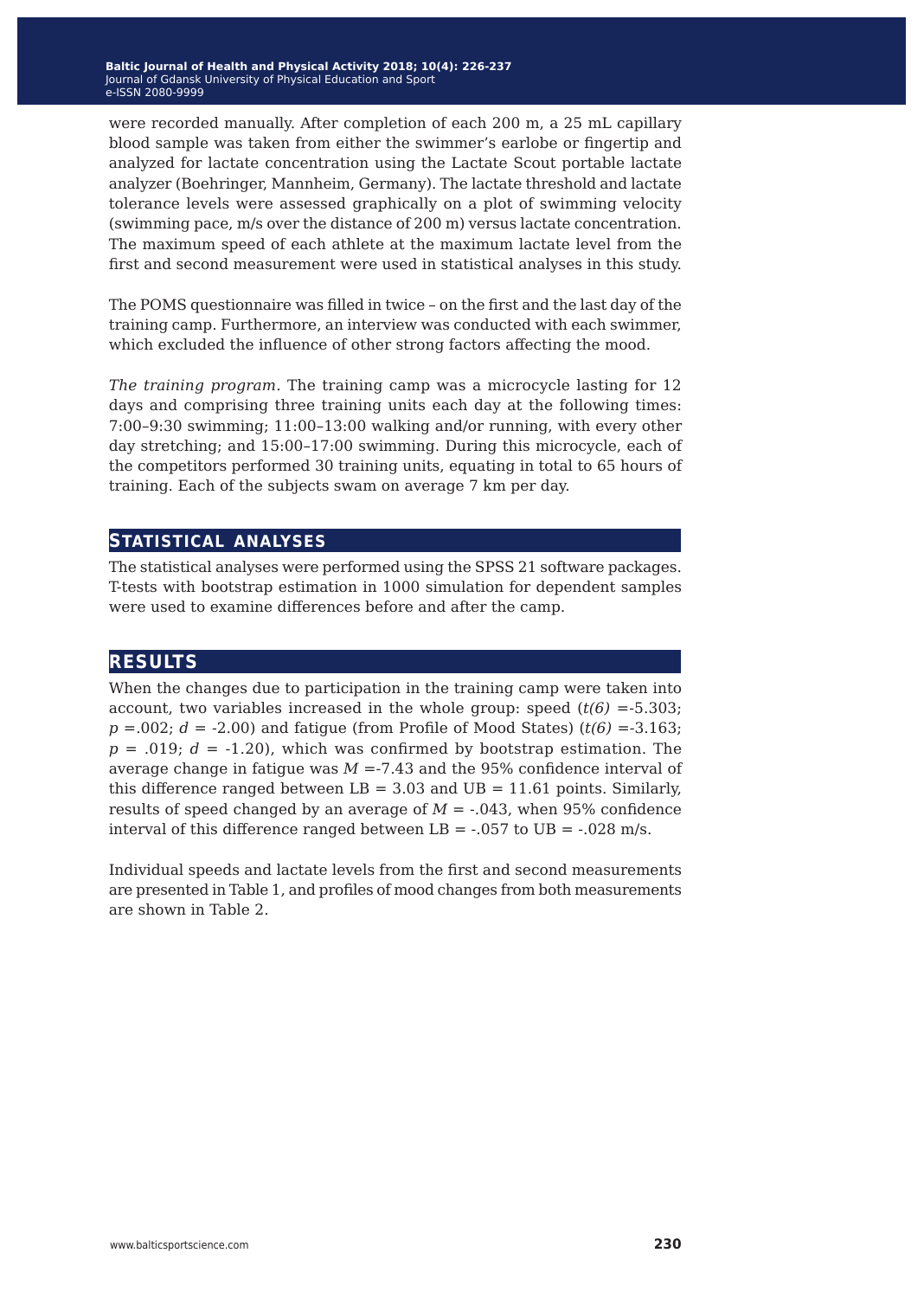#### Table 1. Results in the lactate test before and after the camp

|                  |         | 1st measurement | 2nd measurement |            |  |  |  |
|------------------|---------|-----------------|-----------------|------------|--|--|--|
| Swimmer          | V[m/s]  | LA[mmol/l]      | $V$ [m/s]       | LA[mmol/l] |  |  |  |
| $\mathbf 1$      | 1.31    | 2.2             | 1.3             | 2.7        |  |  |  |
|                  | 1.36    | 2.7             | 1.38            | $2.8$      |  |  |  |
|                  | 1.53    | 4.2             | 1.55            | 3.3        |  |  |  |
|                  | 1.64    | 6.3             | 1.64            | 5.6        |  |  |  |
|                  | 1.87    | 13.1            | $1.9\,$         | 12.8       |  |  |  |
|                  | 1.23    | 2.7             | 1.23            | $1.1\,$    |  |  |  |
|                  | 1.35    | 4.1             | 1.33            | $1.1\,$    |  |  |  |
| $\overline{2}$   | 1.48    | 4.8             | 1.45            | 2.7        |  |  |  |
|                  | 1.56    | 7.6             | 1.54            | $4.8\,$    |  |  |  |
|                  | 1.63    | 10.8            | 1.64            | 9.1        |  |  |  |
| 3                | 1.26    | 5.4             | 1.27            | 3.0        |  |  |  |
|                  | 1.41    | 7.2             | 1.37            | 3.1        |  |  |  |
|                  | 1.49    | 8.1             | 1.44            | 6.4        |  |  |  |
|                  | 1.52    | 9.4             | 1.41            | 5.7        |  |  |  |
|                  | 1.55    | 10.2            | 1.61            | 11.6       |  |  |  |
|                  | 1.27    | 3.1             | 1.34            | 3.1        |  |  |  |
|                  | 1.47    | 4.8             | 1.49            | 3.0        |  |  |  |
| $\overline{4}$   | 1.61    | $7.0$           | 1.64            | $6.1\,$    |  |  |  |
|                  | 1.71    | 9.3             | 1.72            | 13.5       |  |  |  |
|                  | 1.77    | 13.0            | 1.83            | 12.6       |  |  |  |
| $\mathsf S$      | 1.25    | $1.1\,$         | 1.38            | 2.1        |  |  |  |
|                  | 1.35    | $2.1\,$         | $1.5\,$         | 2.1        |  |  |  |
|                  | 1.52    | 4.1             | 1.6             | 4.2        |  |  |  |
|                  | $1.6\,$ | 6.6             | 1.65            | 6.8        |  |  |  |
|                  | 1.67    | 10.6            | 1.71            | 10.9       |  |  |  |
|                  | 1.32    | 3.5             | 1.36            | 3.1        |  |  |  |
|                  | 1.46    | 4.5             | 1.48            | 4.3        |  |  |  |
| $\,$ 6 $\,$      | 1.55    | 7.2             | 1.6             | $7.1\,$    |  |  |  |
|                  | 1.64    | 10.4            | 1.65            | 9.4        |  |  |  |
|                  | 1.69    | 12.5            | 1.72            | 10.5       |  |  |  |
|                  | 1.35    | 4.8             | 1.25            | $1.6\,$    |  |  |  |
| $\boldsymbol{7}$ | 1.44    | 5.6             | 1.37            | 2.3        |  |  |  |
|                  | 1.54    | $6.5$           | 1.49            | 3.5        |  |  |  |
|                  | 1.67    | $11.1\,$        | 1.71            | $8.8\,$    |  |  |  |
|                  | 1.68    | 11.9            | 1.75            | 12.2       |  |  |  |

*V ‒ swimming speed [m/s]; LA ‒ lactate level [mmol/L]*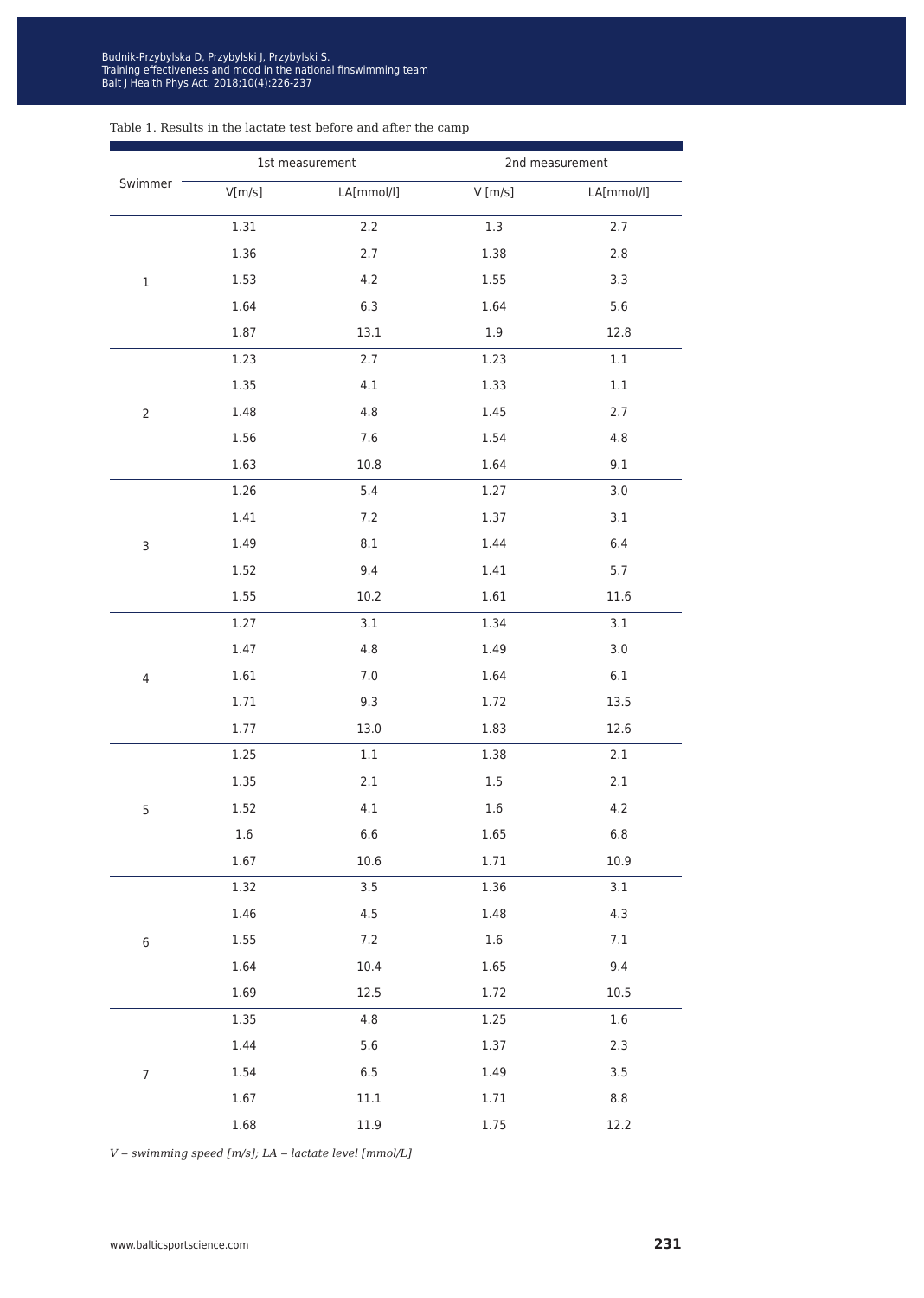**laltic Journal of Health and Physical Activity 2018; 10(4): 22(** Journal of Gdansk University of Physical Education and Sport e-ISSN 2080-9999 **Baltic Journal of Health and Physical Activity 2018; 10(4): 226-237** Journal of Gdansk University of Physical Education and Sport e-ISSN 2080-9999

|                        |                | Anger          |                | Confusion |             | Depression     |                | Fatigue        |    | Tension        |              | Vigour         |    | Friendliness   |
|------------------------|----------------|----------------|----------------|-----------|-------------|----------------|----------------|----------------|----|----------------|--------------|----------------|----|----------------|
| Measurement<br>Swimmer | $\mathbf{1}$   | $\overline{2}$ | 1              | 2         | $\mathbf 1$ | $\overline{2}$ | $1\,$          | $\overline{2}$ | 1  | $\overline{2}$ | $\mathbf{1}$ | $\overline{2}$ | 1  | $\overline{2}$ |
| $\mathbf{1}$           | $\overline{4}$ | $\overline{4}$ | $\overline{4}$ | 3         | $\mathbf 0$ | $\pmb{0}$      | $1\,$          | $\bf 0$        | 1  | $\overline{4}$ | 24           | 25             | 18 | 20             |
| 2                      | 14             | 20             | 13             | 11        | 19          | 32             | 12             | 22             | 17 | 20             | 16           | 11             | 19 | 12             |
| 3                      | 15             | 6              | 7              | 3         | 24          | 10             | 6              | 18             | 15 | 8              | 15           | 15             | 17 | 15             |
| 4                      | 9              | 20             | 10             | 18        | 9           | 30             | 9              | 26             | 10 | 14             | 22           | 5              | 16 | 13             |
| 5                      | 14             | 15             | 5              | 8         | 18          | 18             | 12             | 14             | 14 | 12             | 19           | 19             | 15 | 23             |
| 6                      | 16             | 12             | 8              | 9         | 5           | 10             | 12             | 16             | 10 | 9              | 23           | 20             | 16 | 16             |
| 7                      | 0              | $\overline{2}$ | $\overline{2}$ | 3         | 3           | 3              | $\overline{2}$ | 10             | 6  | 5              | 24           | 24             | 24 | 20             |

Table 2. Results achieved by athletes in Profile of Mood States in the first and second measurement

To illustrate the results better, the authors decided to present graphs with a lactate curve and a profile of mood states of two selected swimmers with different profiles of mood states (Figures 1-4).



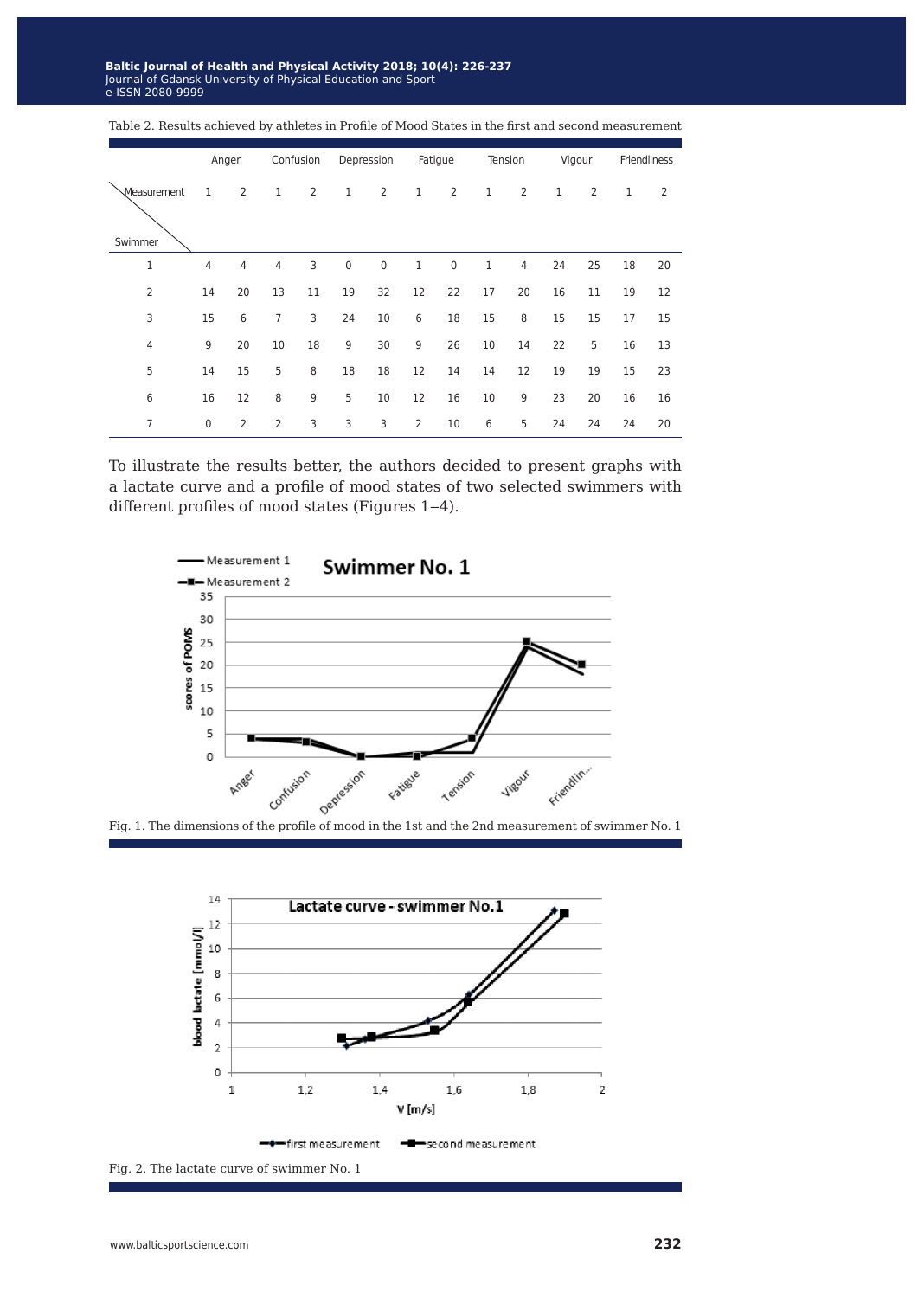Athlete No. 1 is characterized by a desirable profile of mood in sport, because his negative characteristics are low, whereas the positive features received high rates both in the first and the second measurements. Training camp affected his mood to a small but positive degree. The athlete has improved speed and endurance, which is indicated by the shift of the lactate curve from the second measurement to the right.



Fig. 3. The dimensions of the profile of mood in the 1st and the 2nd measurement of swimmer No. 2



Fig. 4. The lactate curve of swimmer No. 2

In the second measurement, athlete No. 2 achieved lower scores in positive POMS scales, i.e. vigor and friendliness, while achieving higher results in the scales of anger, depression, fatigue and tension. This athlete seems to be tired after the training camp. However, she experienced a speed increase of 0.01 m/s and a decreased lactate level as indicated by the lactate curve shift to the right in the second measurement compared to the first one.

Athlete No. 3 received higher scores in the fatigue scale in the second study, but lower scores in anger, confusion, depression, tension and friendliness. The score in the vigor scale remained unchanged. The training camp seemed to affect his mood positively, but she showed signs of tiredness. It may also have been indicated by an increasing lactate level. However, she improved her maximal speed in the 2nd measurement.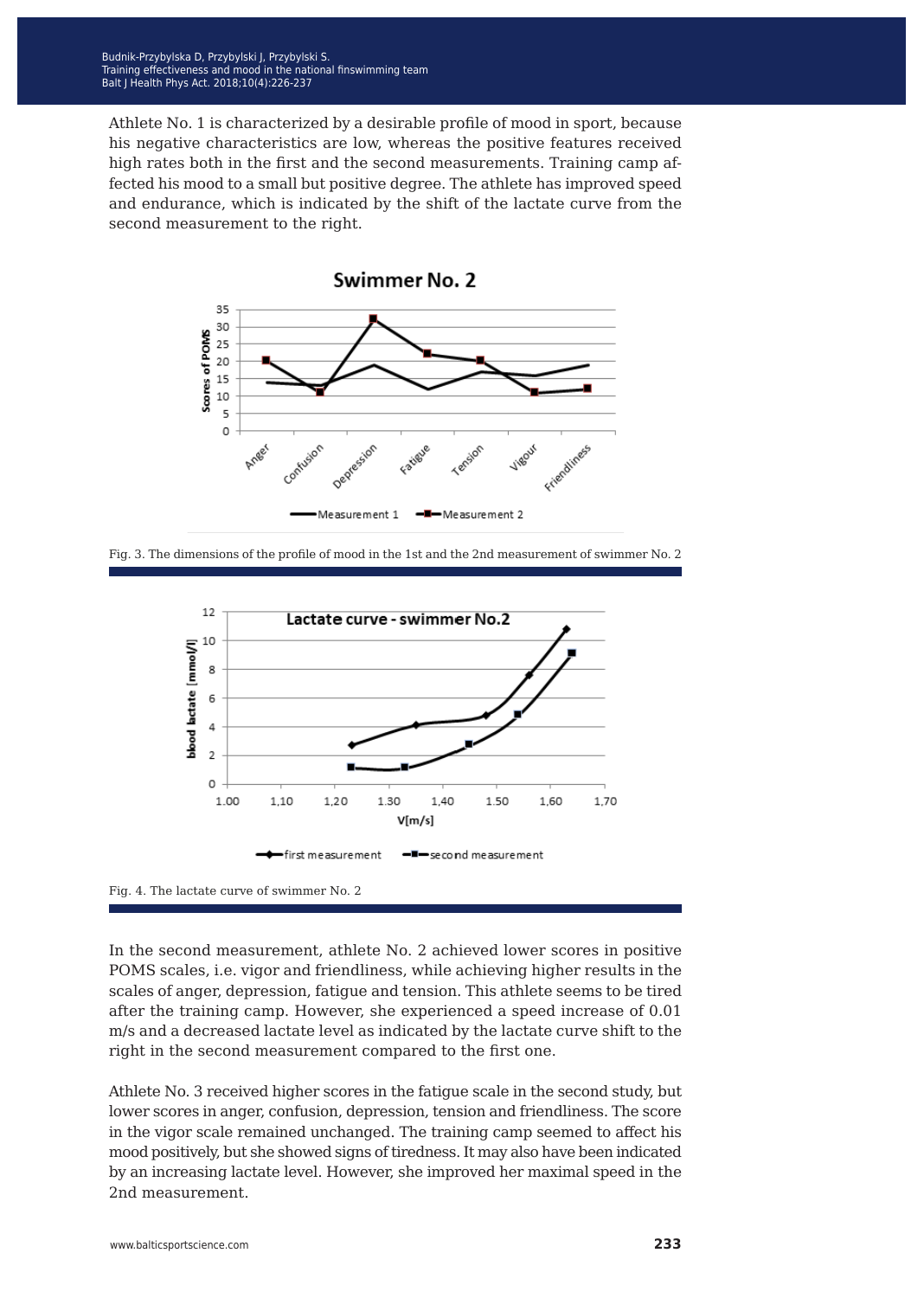In the second measurement, athlete No. 4 showed a lower score in the positive mood scales of vigor and friendliness, while obtaining higher results in the negative ones of anger, confusion, depression, fatigue and tension. His assessment indicated that he seemed to be very tired after the training camp. Despite this, he improved his speed and reduced the lactate level.

In the second study, athlete No. 5 received higher scores in the scales of anger, confusion, fatigue, and friendliness, and lower scores in tension. The vigor and depression scales remained unchanged. Differences in the mood change were small. The most visibly observed difference was in increased friendliness. This swimmer seemed to have adapted to the conditions of the training camp, and she increased maximal speed. However, the increased lactate level may indicate light fatigue.

Athlete No. 6 gained lower results in anger, tension and vigor in the second measurement, while gaining higher results in confusion, depression and fatigue. His scale of friendliness remained unchanged. He manifested signs of light fatigue after the training camp. However, he increased his speed and endurance.

Athlete No. 7 received higher scores in anger, confusion, fatigue in the second measurement, and lower scores in tension and friendliness. Vigor and depression remained unchanged. However, the changes were small, and a greater difference was observed only in the fatigue scale. He improved his maximal speed by 0.07 seconds, which was the best result amongst all the swimmers, and also experienced increased lactate level. This athlete seemed to be the most tired of the whole group or become wearied by the monotony of training.

# **discussion**

The aim of the study was the attempt to assess the influence of the 12-day anaerobic threshold (AT) training on the finswimmers' endurance and speed and to assess the relationship between mood and 12-day AT training. All athletes improved their individual maximal speed, which may indicate an effective training plan during the training camp as well as adaptive changes taking place in the swimmers' bodies. Only two weeks of training at the AT level improved endurance and, at the same time, improved the speed of swimming. In previous studies changes occurred after 6 weeks' programs [18-19]. The achieved results may support swimming coaches in planning training programs.

A higher level of fatigue measured by POMS seems to be a normal effect of a 12-day-long camp with intensive training. The depressed mood could itself be due to the monotony of training during the camp. The question is whether or not applying the individualization of training and adjusting the body's recovery time to the indicators of mood would magnify the effects of improving the speed? It is also recommended to monitor the mood alternations after returning to a normal training routine.

Finswimmer No. 1 represents the tip of the iceberg, i.e. those athletes who are the best adapted in terms of mood, corresponding with those capable of the greatest achievements [29]. According to Morgan, who propagated the POMS test [29], leading athletes presented lower scores on the negative mood scale, and higher ones in vigor than athletes in a normative, i.e. standard,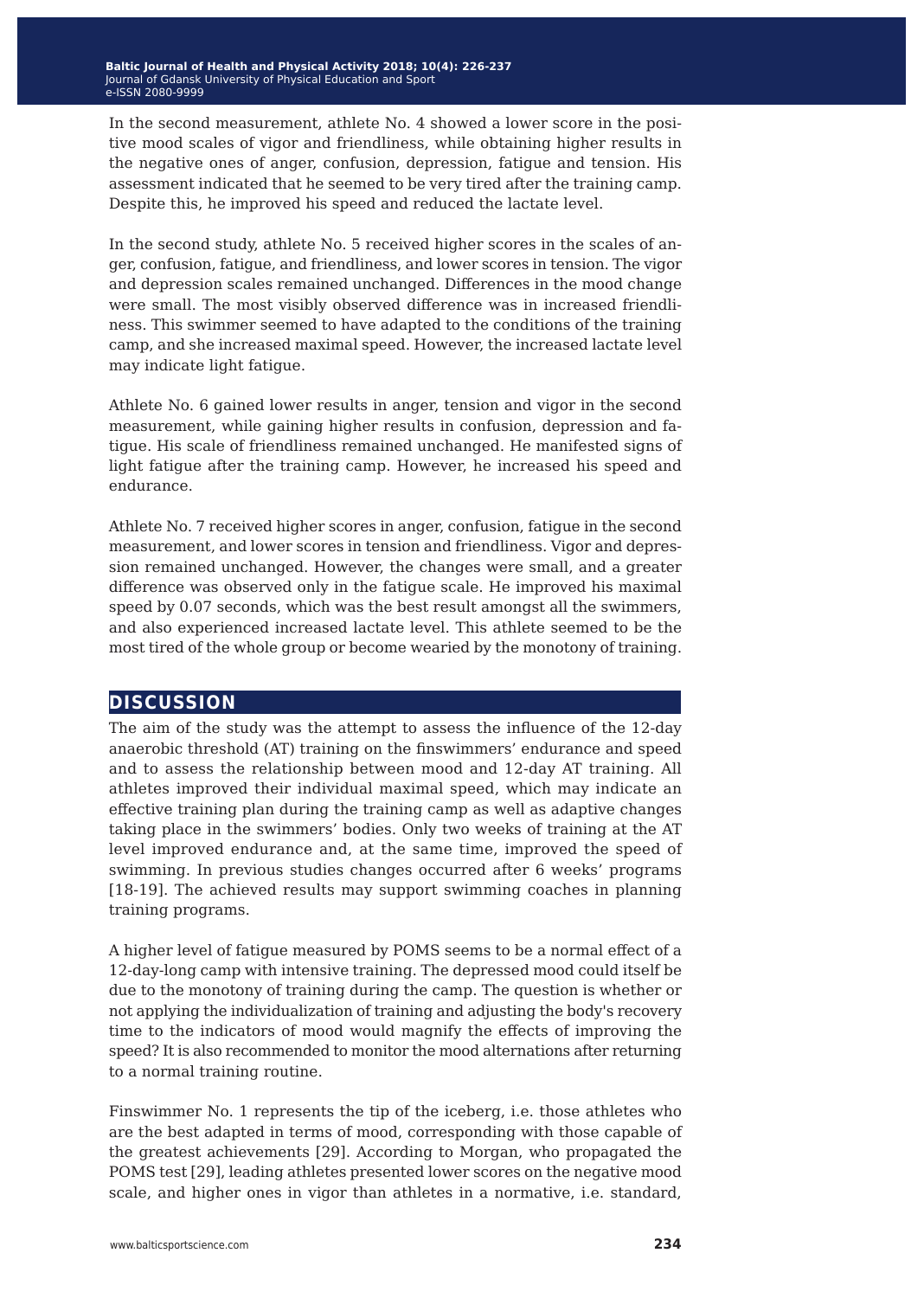group. Moreover, they were characterized by a generally healthier profile of mood than less experienced and less titled athletes or a normative population. The sport elite comprises the so-called 'tip of the iceberg', which using the analogy of an iceberg suggests all the negative sentiments in the normative population are below the surface, while those with vigor level are placed well above the normal and are above the surface.

Greater negative changes in the mood were observed among some athletes, i.e. lower scores in the positive POMS scales, i.e. vigor and friendliness, while achieving higher results in the scales of anger, depression, fatigue and tension. These athletes seemed to be tired after the training camp. However, despite mood alternation, speed and endurance improved. In these cases, mood monitoring seems to be a very useful technique. In the future these athletes could present the first signs of staleness if the intensity of trainings and surroundings remain similar.

Modern, multi-process training requires coaches to employ scientific precision based on preparing motor skills, fitness, technical, tactical and psychological indicators, the health status, as well as the nature of an athlete's training loads. The control of the training process is carried out by analyzing the implementation of training and post-training effects. Analysis of modern swimming training increasingly relies on physiological studies, revealing adaptive changes in an athlete's body under the influence of training stimuli. However, a lack of analysis of the psychological aspects, which have a substantial impact on the athlete's functioning and their health, led to authors to plan the present study. Authors believe that the use of mood analysis protocol could be appropriate as an indicator supporting the training process.

The practical application of these results could be as follows. In cases when an athlete manifests the first signs of depression, it would be useful to involve a sports psychologist's intervention. One of the techniques used in mental training is to teach self-awareness of one's emotions, mood and emotional arousal [30-31]. It is very important for coaches to reinforce the observation ability of their athletes in order to recognize the first signs of overtraining, which may occur in the long term despite the athlete's still improving physiological and biochemical parameters.

Hooper, MacKinnon, & Hanrahan [25] asked 19 elite athletes to complete the POMS three times during a 6-month training season (early-, mid-, and late-season), during the tapering period prior to and then shortly after major competitions. Their aim was to investigate whether those athletes who were stale showed different values from those who were intensely-trained but not stale. Stale swimmers showed higher scores on several POMS measures. The conclusion was that stale athletes may not always demonstrate different mood scores from non-stale athletes, but that the total mood disturbance score (TMD) as evaluated by the POMS may be used to indicate those athletes predisposed to the condition long before symptoms of poor performance and prolonged fatigue are observed. O'Connor et al. [23] reached a similar conclusion, observing higher scores in the POMS in global mood and depression in stale swimmers.

Subjective measurement of the mood is a limitation of this study. However, if the atmosphere in the team is proper, the coach will discover any discrepancies between the presented and the declared mood. The POMS is solidly grounded in the field by Morgan's early work, but many have been critical of its improper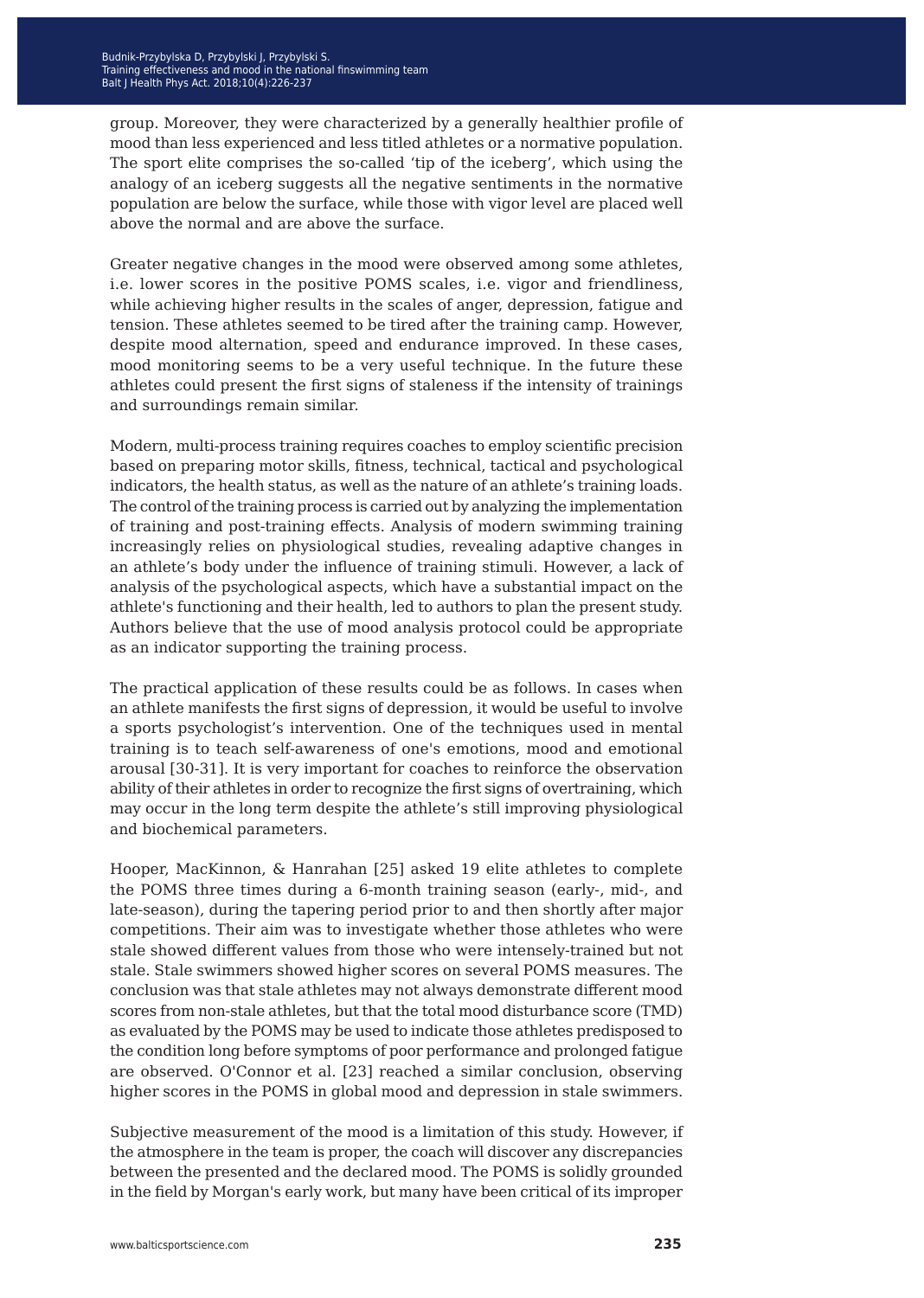use by coaches in monitoring staleness and overtraining. This case report provides some evidence for its efficacy that mirrors what others have found in previous studies. The authors do not overstate its use but provide some evidence for its efficacy in monitoring mood states of athletes engaged in rigorous and sometimes boring training regimens (in this case a difficult lactate producing 12-day swimming program). Endurance sports are often associated with high levels of mood breakdown in the participating athletes. It is obvious that mood changes are caused by various factors; nevertheless, the analyzed research group was subjected to intensive training influencing their mood, which was the main focus of the authors of this paper.

In future research, apart from subjective measure of mood, it is recommended to add another physiological marker of the first signs of staleness, i.e. the morning heart rate level.

#### **conclusions**

All finswimmers increased their maximal speed after the only 12 days' camp bases on AT training, which may be substantial information for coaches planning a training process. Additionally, mood analysis is a useful indicator, and its application supports the training process.

### **akcnowledgements**

The authors would like to acknowledge dr. Karol Karasiewicz for his statistcal support.

# **references**

- [1] Coffey V, Hawley J. The molecular bases of training adaptations. Sports Med. 2007;37(9):737-763. <https://doi.org/10.2165/00007256-200737090-00001>
- [2] Collins D, MacPherson A. Psychological factors of physical preparation. In: Blumestein B, Lidor R, Tenenbaum G, editors. Psychology of Sport Training, Oxford: Myer & Myer Sport; 2007, 40-55.
- [3] Issurin VB. New horizons for the methodology and physiology of training periodization. Sport Med. 2010;40(3):189-206. <https://doi.org/10.2165/11319770-000000000-00000>
- [4] Issurin V, Kaufman L, Lustig G, Tenenbaum G. Factors affecting peak performance in the swimming competition of the Athens Olympic Games. J Sport Med Phys Fit. 2008;48(1):1-8.
- [5] Lidor R, Blumenstein B, Tenenbaum G. Periodization and planning of psychological preparation for individual and team sports. London: Meyer Sports; 2007, 137-61.
- [6] Płatonow WN, Sozański H, editors. Optymalizacja treningu sportowego [Optimization of the sport training structure]. Warszawa: RCMSzKFiS; 1991. Polish.
- [7] Sozanski H, Zaporożanow W. Kierowanie jako czynnik optymalizacji treningu. [Leadership as a training optimization factor]. Warszawa: RCMSzKFiS; 1993. Polish.
- [8] Olbrecht J. The science of winning. Planning, periodizing and optimizing swim training. Luton. England; 2000.
- [9] Salo D. Specifics of high-intensity training. Swimming World. 1988;29.
- [10] Jochums D. Freestyle distance training. In: Hannula D, Thornton N. The swim coaching bible. Volume I, Champaign, Il: Human Kinetics Publishers; 2001, 239-269.
- [11] Counsilman JE, Counsilman BE. The science of swimming. Englewood Cliffs, NJ: Prentice Hall; 1994.
- [12] Daniels J. Daniels' running formula. Champaign. Illinois: Human Kinetics Publishers; 1998.
- [13] Jacobs I. Blood lactate: Implication for training and sport performance. Sports Med. 1986;3(1):10-25. <https://doi.org/10.2165/00007256-198603010-00003>
- [14] Kozłowski D, Nazar K. Wprowadzenie do fizjologii klinicznej [Introduction to clinical physiology]. PZWL: Warszawa; 1995. Polish.
- [15] Maglischo EW. Swimming Fastest. Chapaigne, Ill.: Human Kinetics; 2003.
- [16] Bompa T. Theory and methodology of training. Toronto: Kendall/ Hunt Publishing Company; 1994.
- [17] Rakowski, M. Nowoczesny trening pływacki [Modern swimming training]. Centrum Rekreacyjno-Sportowe Rafa; 2008. Polish.
- [18] Sindiani M, Eliakim A, Segev D, Meckel Y. The effect of two different interval-training programmes on physiological and performance indices. Eur J Sport Sci. 2017;1-8.